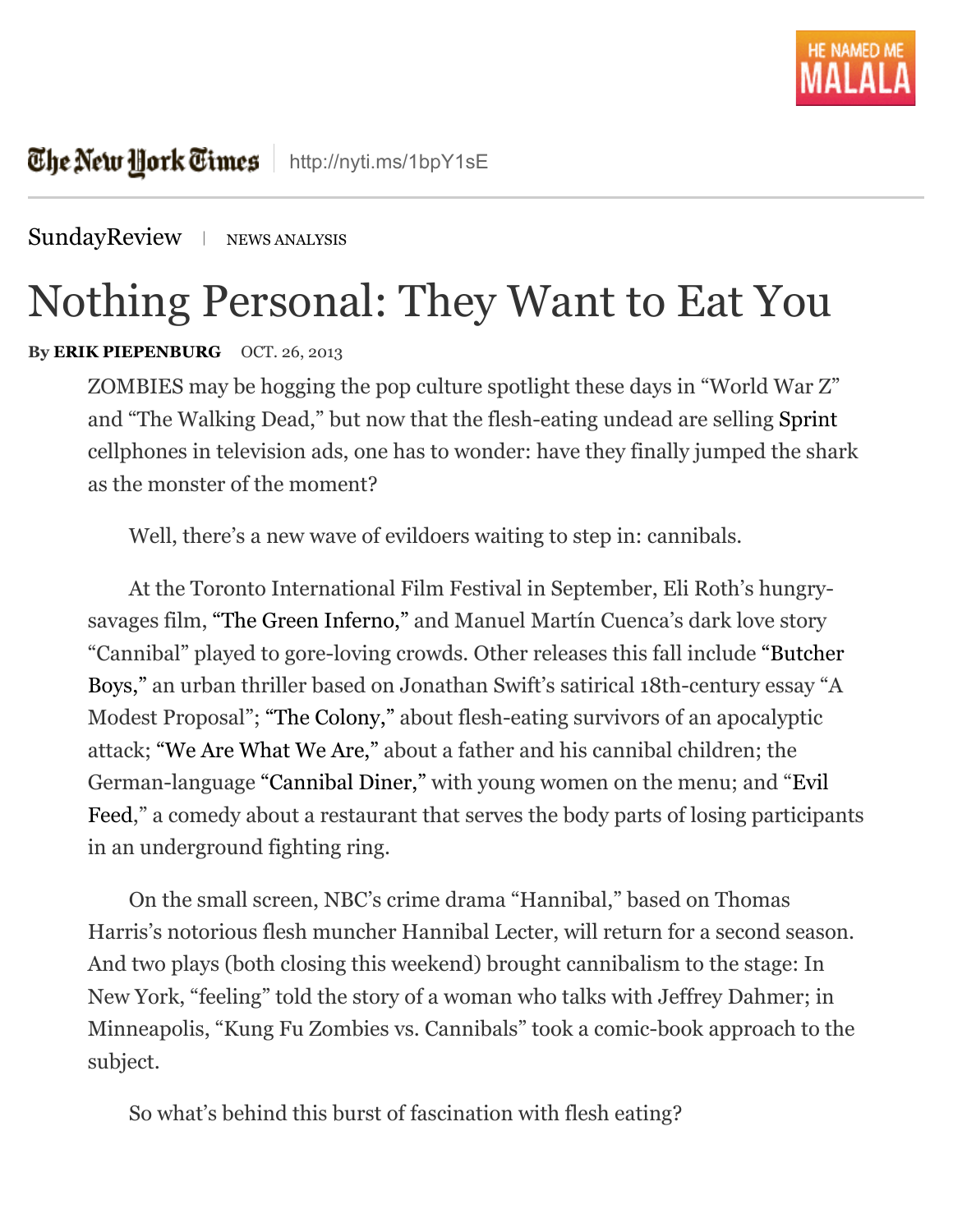For Mr. Roth, the director of "Hostel" and an expert on pushing the boundaries of horror, the fear of cannibals "is not just having your own flesh devoured, but that you would have a taste for another person's flesh. It's a primal feeling."

The tag line for "The Green Inferno," showing on Nov. 2 as part of the Film Society of Lincoln Center's [Scary Movies](http://www.filmlinc.com/films/series/scary-movies-7) series, is, "The only thing more terrifying than Mother Nature is human nature."

Gunnar Hansen, who played the weapon-wielding Leatherface in "The Texas Chainsaw Massacre" (1974), a pioneering foray into cannibalistic terrain, sees it as a sign of the times, just as the cold war gave rise to fever dreams of space invaders and Vietnam ushered in a modern zombie era with "Night of the Living Dead."

"You can look at the economy and say the past is about to bite us literally and figuratively," said Mr. Hansen, whose new memoir is called "Chain Saw Confidential." "We are at the point where a new generation has nothing to look forward to."

Or perhaps there's something more visceral at work. Another early favorite of horror cognoscenti — and an inspiration for Mr. Roth's "Green Inferno" — is Ruggero Deodato's ["Cannibal Holocaust"](http://www.youtube.com/watch?v=LQYqgKTJmBQ) (1980), about a documentary crew that's attacked by the flesh-eating tribe they are filming in the Amazon. Its depiction of real-life animal slaughter, which still shocks today, suggests a weird affinity with today's animal-rights' movement.

"People rarely think of steak or fried chicken as consuming a dead thing," said Tim Kelly, who writes about the cannibal genre for [Cinematallica.com.](http://Cinematallica.com/) "Cannibals force you to confront something you don't want to understand, which is the truth of what you are consuming."

Then again, maybe it was just a matter of time before pop culture caught up with real-life reports of cannibalism, like the case of a New York police officer who was convicted in March for a plot to kill and eat women.

And there's always the possibility of shock fatigue. "Ten years ago nobody would laugh at a movie about eating people," said Aaron Au, a co-writer of "Evil Feed." "But the zombie genre desensitized us to be accepting of it."